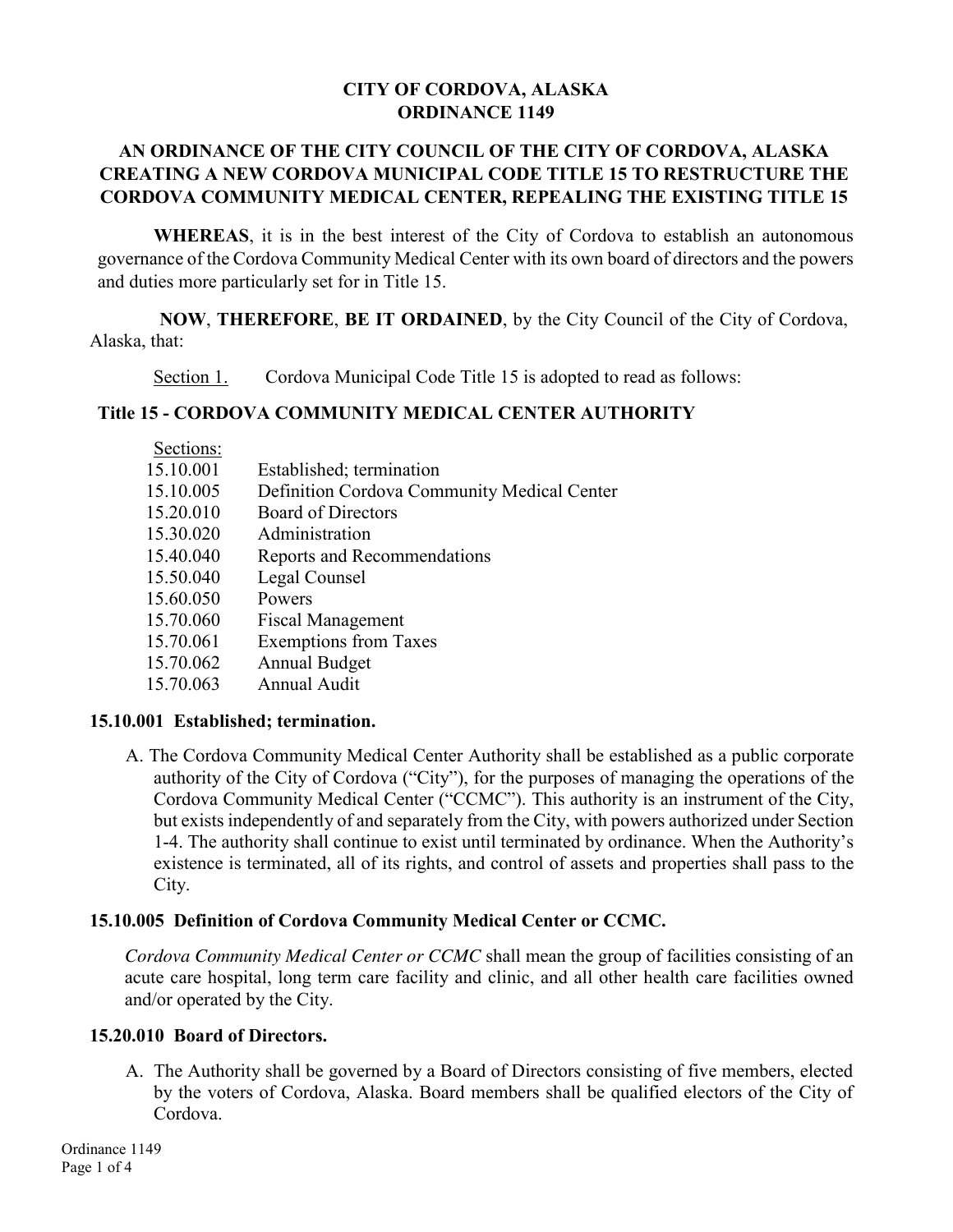- B. No member of the Board shall be an employee, or immediate family member (as defined in 42 CFR  $1001.1001(a)(2)$  or member of the household of an employee of CCMC or other medical provider in Cordova either now or any time in the past twelve months; a tenant of the facility either now or any time in the past twelve months; a board member or director of a medical provider other than CCMC either now or any time in the past twelve months; a contractor that provides medical or other services to the facility either now or any time in the past twelve months; an employee of any such tenant or contractor either now or any time in the past twelve months; an individual, an immediate family member (as defined in 42 CFR 1001.1001(a)(2)) or a member of the household of an individual, or a managing employee of an entity, that has been excluded from participation in Medicare, Medicaid or any other Federal health care program as listed on the United States Department of Health & Human Services, Office of Inspector General's List of Excluded Individuals/Entities.
- C. No member, or former member, of the Board shall be eligible for employment or contracting to provide services to CCMC until at least twelve months have elapsed since they last served on the Board.
- D. Members shall be elected by the voters to three year, staggered terms. In the first election, the highest vote getter will serve a three year term, the next two highest vote getters will serve two year terms and the next two highest vote getters will serve one year terms. Thereafter, the members elected will serve three year terms.
- E. Vacancies on the Board shall be filled by the Board until the next regular election, when a member shall be elected to serve the rest of the unexpired term in the same manner that a mayor is now or may hereafter be elected to serve the rest of an unexpired term.
- F. In the event that there are not enough members elected to fully seat a five-member board at the first election, the Cordova City Council shall select enough members to fill the vacancies. This section shall only apply to the first election, all other vacancies thereafter shall be filled in accordance with Section E above.
- G. The Board shall meet at least monthly, at a time and place to be designated by the Board. Notice and agenda of all regularly scheduled meetings shall be posted at a public location in the CCMC, and at Cordova City Hall. Any two members of the Board may schedule a special meeting at any time when they determine such a meeting is necessary and all special meetings shall be posted with a minimum of 24 hours' notice. All meetings of the Board shall be open to the public, except that the board may meet in executive session, in accordance with Alaska Statute 44.62.310, the Alaska Open Meetings Act.
- H. The Board may maintain membership in any local, state, or national group or association organized and operated for the promotion of the public health and welfare or the advancement of the efficiency of medical center and community health facilities administration, and in connection therewith, pay dues and fees thereto.

## **15.30.020 Administration**

- A. The Board of Directors of the Authority shall select the Chief Executive Officer ("CEO") of the CCMC. The CEO shall serve at the pleasure of the Board. The CEO shall establish and direct all operations of CCMC activities, both internal and external.
- B. The authority and duties of the CEO are as follows:
	- a. The CEO shall be responsible for the overall supervision and direction of the affairs and activities of CCMC. The CEO shall have such authority and duties as may be assigned and directed by the Board and those generally incumbent with CEOs at other hospitals.
	- b. Be responsible for carrying out all applicable federal and state laws, City code, and CCMC rules and regulations. Insure compliance of CCMC with national, state and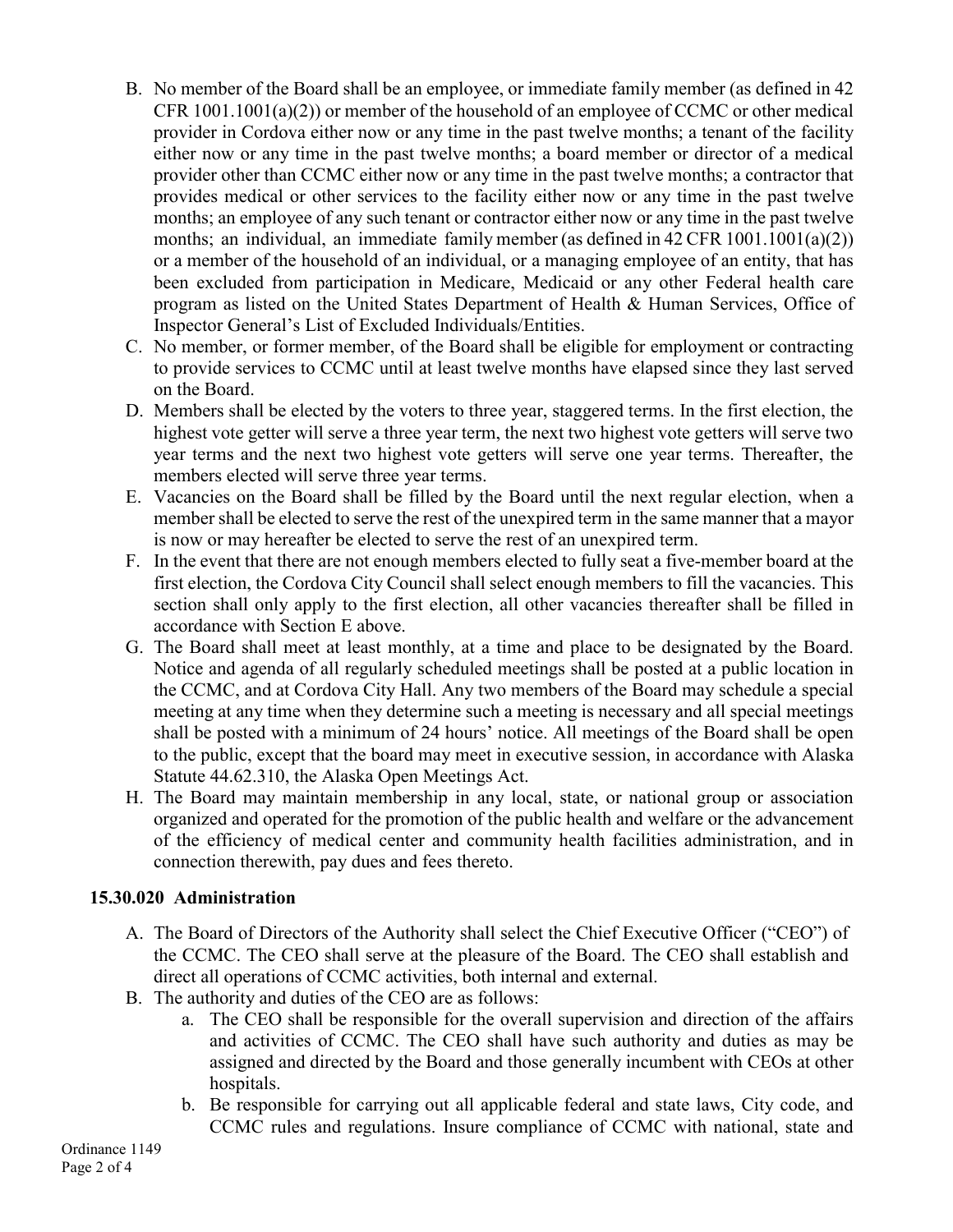local standards and accreditation agencies.

- c. Establishes policies pertaining to total patient care, personnel, medical staff, financial status, public relations, maintenance of building and grounds, all other policies needed for the operation of CCMC under broad directives from the Board. Reviews compliance with established policies by personnel and medical staff. Periodically reviews policies and makes changes as found necessary.
- d. Establishes departmental staffing patterns. Evaluates job performance, prepares job descriptions, establishes job classifications and sets wage and salary schedules. Hires and discharges employees at CCMC in a manner consistent with federal and state laws and in accordance with the personnel policies of CCMC. Evaluates competence of the work force.
- e. Work with the professional staff and those concerned with the delivery of quality professional services at the hospital to insure that the best possible care may be rendered to all patients.
- f. Regularly checks financial status of CCMC and maintains an efficient accounting system to meet the needs of the facility. Develops budget forecasting model, prepares changes to the fee schedules to insure coverage of cost of operations.
- g. Attends all meetings of the CCMC Boards and all committee meetings of the Board.
- h. Prepares such reports as may be required on any phase of hospital activity by the Board.
- i. Represents CCMC in dealings with outside agencies, including governmental and third party payors. Represents CCMC at top level meetings, etc. and participates in such.
- j. Perform other duties that may be in the best interests of CCMC.

## **15.40.040 Reports and Recommendations.**

The Authority shall file with the City Manager and the City Council an annual report, and schedule an annual work session of its activities and shall make recommendations for legislative or other actions it considers necessary to carry out its corporate purposes. The annual report shall include an annual audit, including income, expenditures, investments and inventory.

## **15.50.040 Legal Counsel.**

The City Attorney shall advise and assist the Authority in general legal matters. The Authority shall also have the power to retain independent and/or specialized counsel in matters affecting the Authority.

## **15.60.050 Powers.**

In furtherance of its corporate powers, the Authority has the following powers:

- 1. To sue and be sued. To have a seal and alter it at pleasure.
- 2. To adopt, amend, and repeal bylaws for its organization and internal management, however, bylaws regarding notice of meetings shall be adopted consistent with 3.14.020.
- 3. To operate and manage the City land and facilities in Authority inventory.
- 4. To design, construct, improve, alter, or repair the City land and facilities in the Authority's inventory, subject to budgetary approval.
- 5. Subject to 3.10.020, to accept gifts, grants, or loans, and enter into contracts, partnerships, joint ventures, and similar agreements, or other transactions with any governmental or private agency or entity as the Authority considers appropriate.
- 6. To deposit or invest its funds.

# **15.70.060 Fiscal Management.**

Finances of the Authority and CCMC shall be managed in accordance with City, State and Federal Ordinance 1149